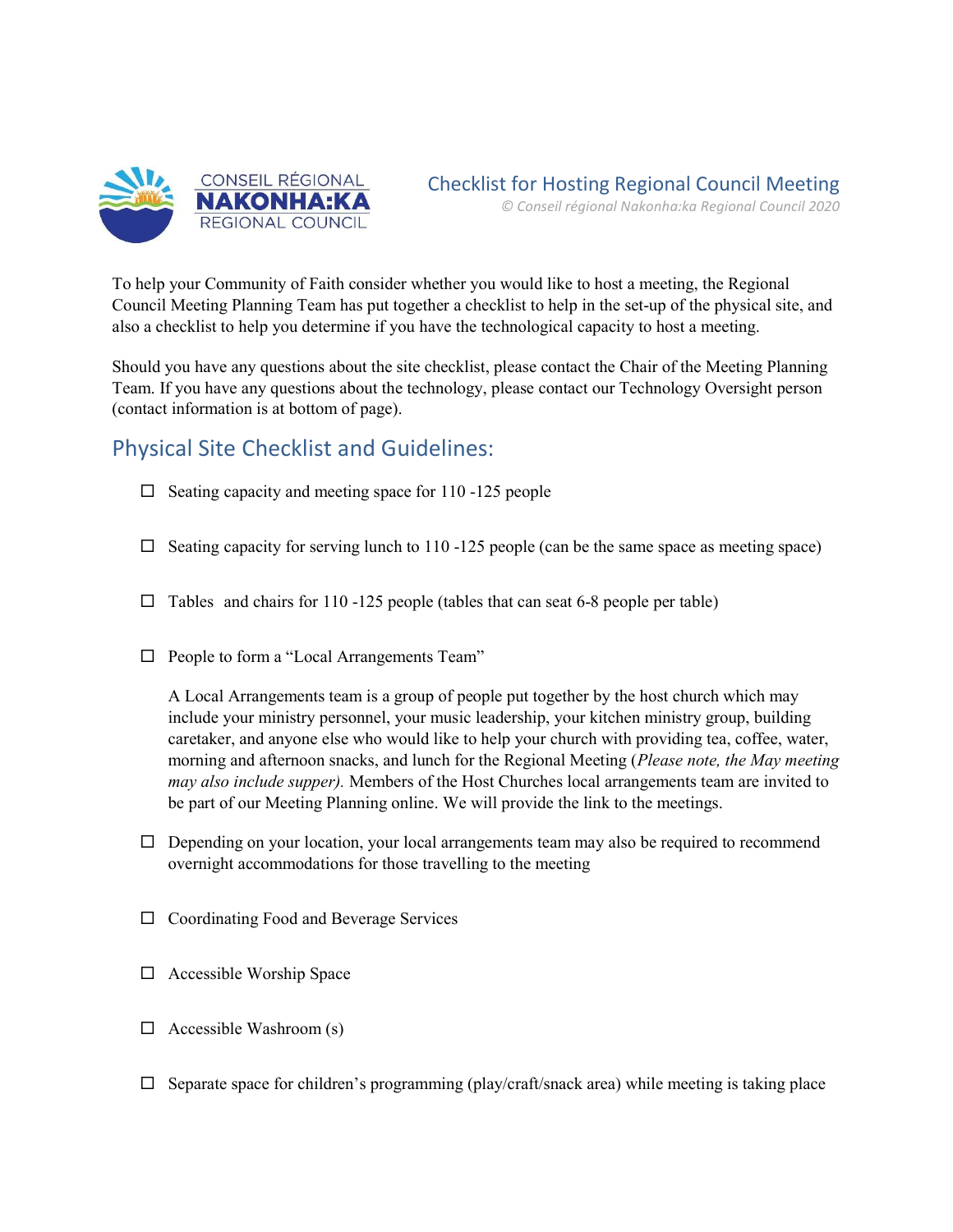- $\Box$  Space for table displays (May Meeting only)
- $\Box$  Space for United Church Resource Distribution Display (Bookroom) (May Meeting only)
- $\Box$  Suitable parking space for Meeting or host has ability to use other parking lots close by (ie: Schools, Municipal Parking Lot, etc)

## Tech Checklist for Site:

- $\Box$  A high-speed internet service, with a router within approx 100 feet of the meeting space
- $\Box$  Access to the router with a hard-wire connection for the Celebration of Ministries Service (if not in the same space as the meeting).
- $\Box$  We will ask that you do a speed-test we look for at least 6 Mbps up and down. You can check it at: https://www.speedtest.net/.
- $\Box$  Electrical access for projector on a circuit that is not being used by other heavy draws (coffee makers and kettles)
- $\Box$  A reliable circuit for computer equipment and mixer that will not be cut off by other uses.
- $\Box$  A LARGE (minimum ten feet wide) screen in the meeting space is an asset. Otherwise the Regional Council will borrow one.

## What the Regional Council Meeting planning team will provide for Host Church

The Regional Council has all needed computer and projection equipment, but please note that sound equipment of the host MAY be incorporated to add to this. Please do not feel you need to go out and purchase anything. If the Community of Faith has equipment that can be used, and would like it used for the meeting, please speak with our technology oversight person about how it may be used for the meeting.

Members of the Planning Team will be on site the day/night before to help with space setup. We will provide the tools needed for signs, posters, registration table, information table, etc.

Children at Council - We look after finding people to help minister to young children who may be coming to the meeting with their parents. If your church has a children's program, we would welcome their assistance with this ministry.